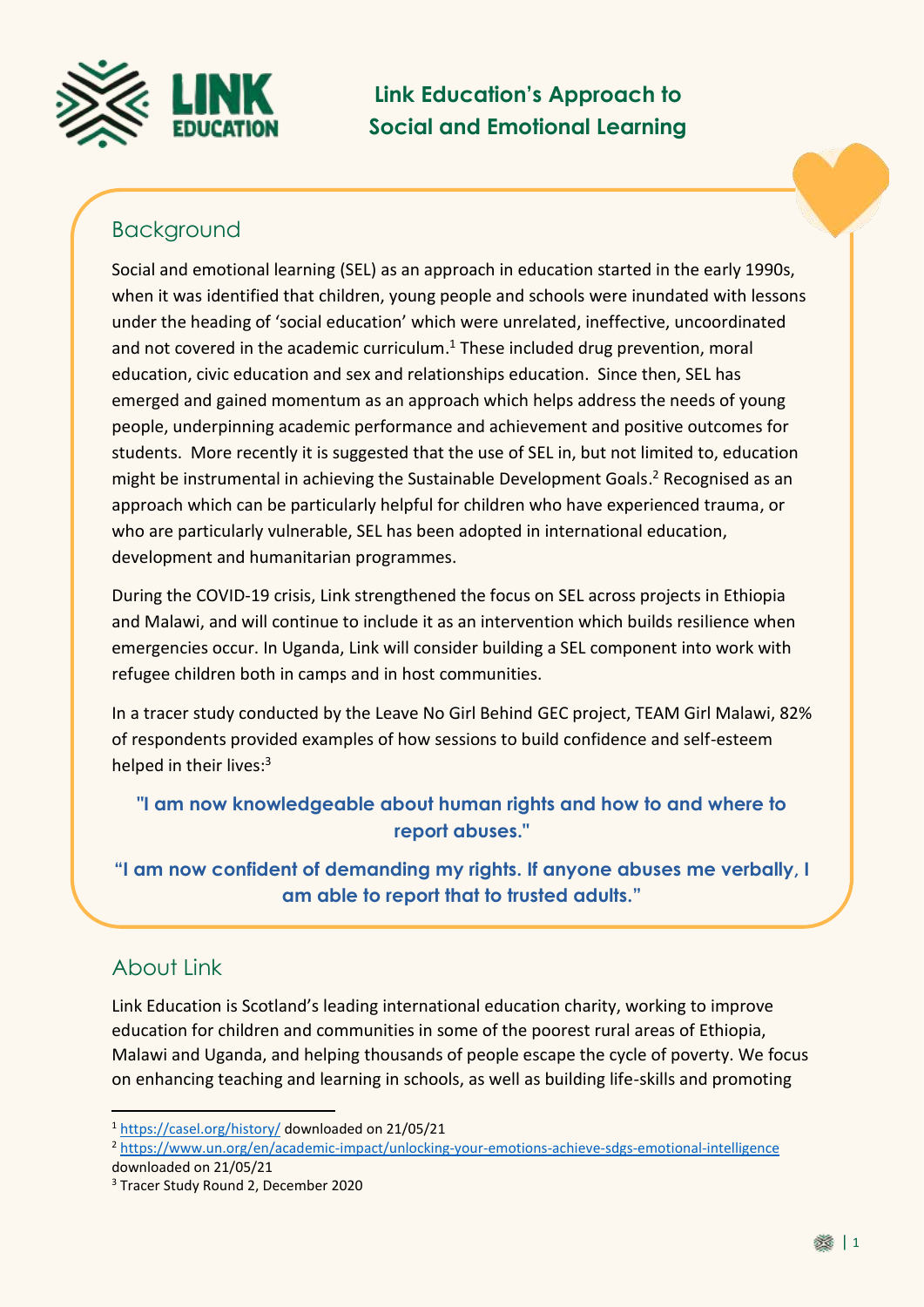inclusion for the most marginalised. Our vision is one where all children have access to good quality education, giving them hope and a strong foundation for a brighter future. We take both a top-down and bottom-up approach to transform education, supporting broad system and school-wide improvements while recognising the need for more tailored, localised support to overcome specific challenges.

## Overall Approach

Link Education International (Link) incorporates social and emotional learning (SEL) approaches in its work with government, schools and civil society partners across all contexts in which it works. The approach is based on a large body of evidence highlighting that SEL approaches can impact positively on children's wellbeing, resilience, learning, and school attendance through improved self-esteem, self-awareness and confidence for learning. It contributes to Link's overall approach to supporting the inclusion of all children in education.

Link implements SEL approaches both as a targeted intervention for children who need extra support, and as an approach that cuts across all activities. As a cross-cutting intervention, SEL is embedded in training and follow-up for teachers, school leaders and supervisors, and community-school structures, as well as in school performance review and planning. It involves sharing information on the benefits of an approach that encourages children and develops their confidence. It also identifies actions that different education stakeholders can take according to their specific role in supporting education (e.g. head teacher, teacher, PTA member, school supervisor, mother-group member).

Social and emotional learning approaches complement Link's strategic goals and theory of change, including the crosscutting themes of gender, inclusion and safeguarding. They are adapted for the different country contexts in which Link operates.

**SEL is the process through which all young people and adults acquire and apply the knowledge, skills, and attitudes to develop healthy identities, manage emotions and achieve personal and collective goals, feel and show empathy for others, establish and maintain supportive relationships, and make responsible and caring decisions.<sup>4</sup>**



<sup>4</sup> <https://casel.org/what-is-sel/> downloaded on 21/05/21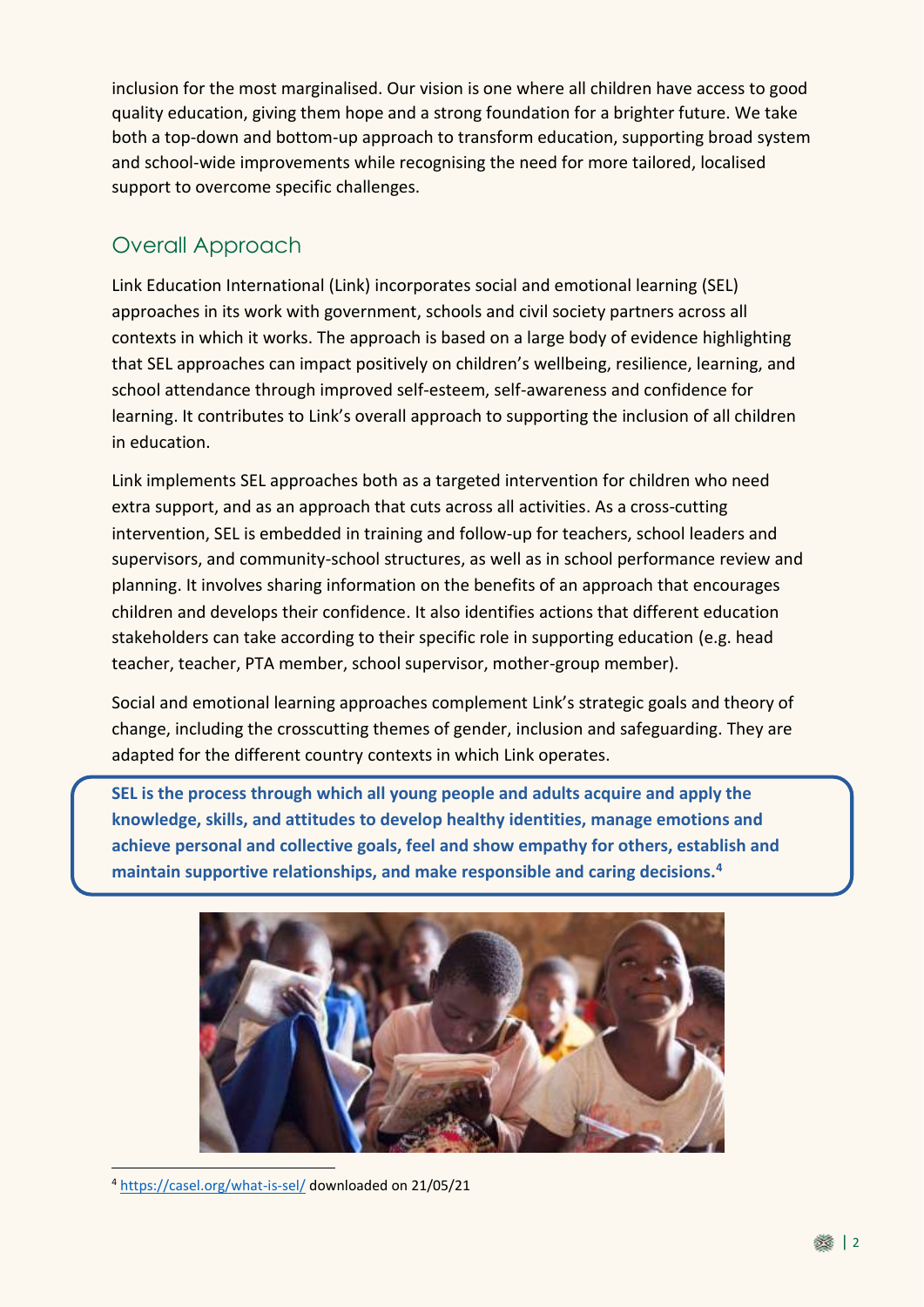The global COVID-19 pandemic and subsequent research into its impact on leaners in Linksupported projects<sup>5</sup> has further emphasised the value of social and emotional learning for children and young people, particularly the most vulnerable. As a result, Link is further committing to strengthening SEL approaches which build resilience and preparedness for such crises should they occur again and put at risk children's education.

**The COVID-19 pandemic has brought critical attention to the value and importance of social and emotional learning (SEL) and Soft Skills, in coping with crisis.<sup>6</sup>**

## **Experience**

### **MALAWI**

The TEAM Girl Malawi project (Transformational Empowerment for Adolescent Marginalised Girls in Malawi) aims to significantly improve learning outcomes for 6,000 highly marginalised adolescent girls and 1,200 boys in three districts in Malawi, enabling them to transition to education, training or employment for improved learning and life chances. The students face multiple, intersecting barriers to learning including disability, child marriage, motherhood, poverty, and harmful gender norms.

Link Malawi's Complementary Basic Education (CBE) model meets the needs of vulnerable young people through a modified curriculum focused on literacy, numeracy and lifeskills using gender inclusive practices. The project includes a targeted SEL component delivered through clubs by a partner organisation. *Nzotheka Clubs* provide learning on comprehensive sex education, self-awareness, self-confidence, wellbeing, and resilience. The methodology is highly participatory with fun activities that enhance learning using music and dance.

A rapid needs assessment in response to COVID-19 emphasised the importance of mainstreaming SEL throughout learning activities. 21% of learners reported feeling more anxious, 7 so in addition to the academic work, CBE facilitators covered COVID-19 prevention and emotional resilience activities with their students. This adapted delivery supported learners' return to class, improved teacher-learner relationships and embedded the importance of wellbeing for better learning outcomes. 87% of respondents in a tracer study (December 2020)<sup>8</sup> stated that SEL sessions had helped their self-confidence and selfesteem. New programming in Malawi uses Sport for Change methodologies and enhances SEL for those most at risk via netball.

<sup>5</sup> STAGES COVID-19 Rapid Assessment Report (2020)

<sup>6</sup> USAID (2020) BEST PRACTICES ON EFFECTIVE SEL/SOFT SKILLS INTERVENTIONS IN DISTANCE LEARNING

<sup>7</sup> TEAM Girl Malawi Rapid Assessment Report, June 2020

<sup>8</sup> Tracer Study Round 2, December 2020e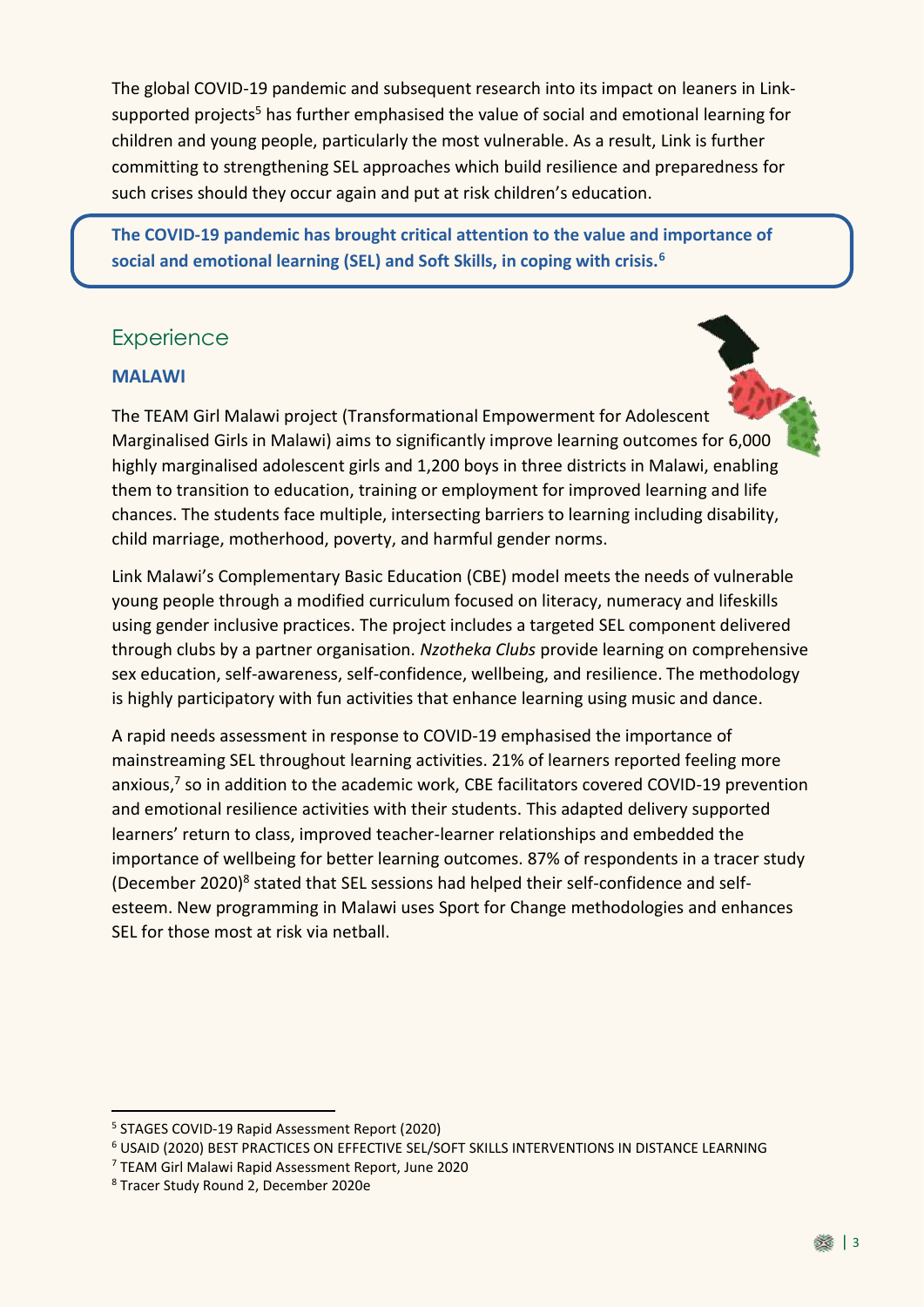#### **ETHIOPIA**



In the GEC-T STAGES project, targeted SEL approaches include capacity development of schools and communities to provide direct support to girls. This might be through counselling, or through implementing weekly workshops with young people which aim to develop their self and social-awareness, decision-making, relationship skills, selfmanagement, problem-solving, self-esteem and confidence.

As a cross-cutting theme, SEL is mainstreamed to trainings with teachers on methodology, to school supervisors and leaders who monitor and support teachers, and to school community bodies such as Parent Teacher Associations and School Improvement Committees which support and hold schools accountable. Mainstreaming a SEL approach into teacher training materials and delivery, also means incorporating it into the monitoring instruments, and mentoring and coaching materials that are used during school visits by school supervisors and inspectors. In this way, the benefits of SEL can be sustained beyond the project, and embedded within the education system.



<sup>&</sup>lt;sup>9</sup> Supporting the Transition of Adolescent Girls through Enhancing Systems